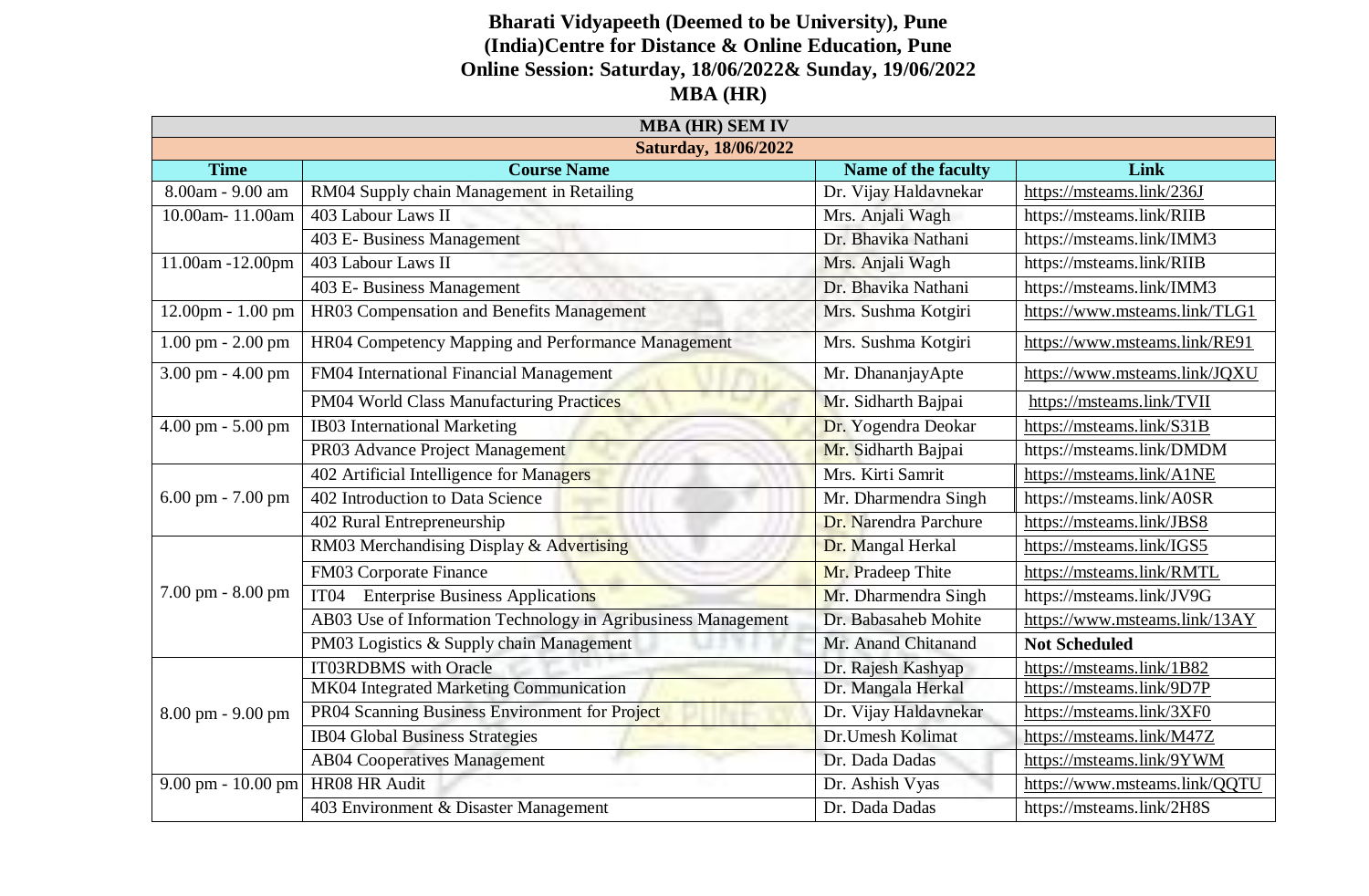## **Bharati Vidyapeeth (Deemed to be University), Pune (India)Centre for Distance & Online Education, Pune Online Session: Saturday, 18/06/2022& Sunday, 19/06/2022 MBA (HR)**

| <b>MBA (HR) SEM IV</b>    |                                                               |                        |                               |  |  |
|---------------------------|---------------------------------------------------------------|------------------------|-------------------------------|--|--|
| <b>Sunday, 19/06/2022</b> |                                                               |                        |                               |  |  |
| <b>Time</b>               | <b>Course Name</b>                                            | Name of the faculty    | Link                          |  |  |
| $8:00am - 9:00am$         | 401 Project Management                                        | Dr. Ramchandra Mahadik | https://www.msteams.link/6LRT |  |  |
| 9.00 am - 10.00 am        | MK03Sales and distribution Management & B2B                   | Dr. Narendra Parchure  | https://msteams.link/N6BG     |  |  |
|                           | <b>IB03International Marketing</b>                            | Dr. Yogendra Deokar    | https://msteams.link/SL3R     |  |  |
|                           | RM04Supply chain Management in Retailing                      | Dr. Vijay Haldavnekar  | https://www.msteams.link/KHIG |  |  |
|                           | PM04 World Class Manufacturing Practices                      | Mr. Sidharth Bajpai    | https://msteams.link/OJUB     |  |  |
| $10.00$ am - $11.00$ am   | FM03Corporate Finance                                         | CA Pradeep Thite       | https://msteams.link/7ZY9     |  |  |
|                           | PM03Logistics & Supply chain Management                       | Dr. Anand Chitanand    | <b>Not Scheduled</b>          |  |  |
|                           | RM03Merchandising Display & Advertising                       | Dr. Mangala Herkal     | https://msteams.link/SJY4     |  |  |
| 11.00 am - 12.00 noon     | MK04Integrated Marketing Communication                        | Dr. Mangala Herkal     | https://msteams.link/YXHP     |  |  |
|                           | <b>IB04Global Business Strategies</b>                         | Dr. Umesh Kolimat      | https://msteams.link/HPTM     |  |  |
|                           | <b>AB04Cooperatives Management</b>                            | Mr. Dada Dadas         | https://www.msteams.link/T4TD |  |  |
|                           | PR04Scanning Business Environment for Project                 | Dr. Vijay Haldavnekar  | https://www.msteams.link/5LCA |  |  |
| 12:00pm-1:00pm            | HR04 Competency Mapping and Performance Management            | Mrs. Sushma Kotgiri    | https://www.msteams.link/P740 |  |  |
|                           | AB03 Use of Information Technology in Agribusiness Management | Dr. Babasaheb Mohite   | https://www.msteams.link/ZEXG |  |  |
|                           | FM04 International Financial Management                       | Mr. Dhananjay Apte     | https://www.msteams.link/KSKK |  |  |
|                           | PR03 Advance Project Management                               | Mr. Sidharth Bajpai    | https://msteams.link/46O3     |  |  |
| $01:00$ pm - $02:00$ pm   | HR03 Compensation and Benefits Management                     | Mrs. Sushma Kotgiri    | https://www.msteams.link/YXQL |  |  |
|                           | IT04 Enterprise Business Applications                         | Mr. Dharmendra Singh   | https://msteams.link/ENQR     |  |  |